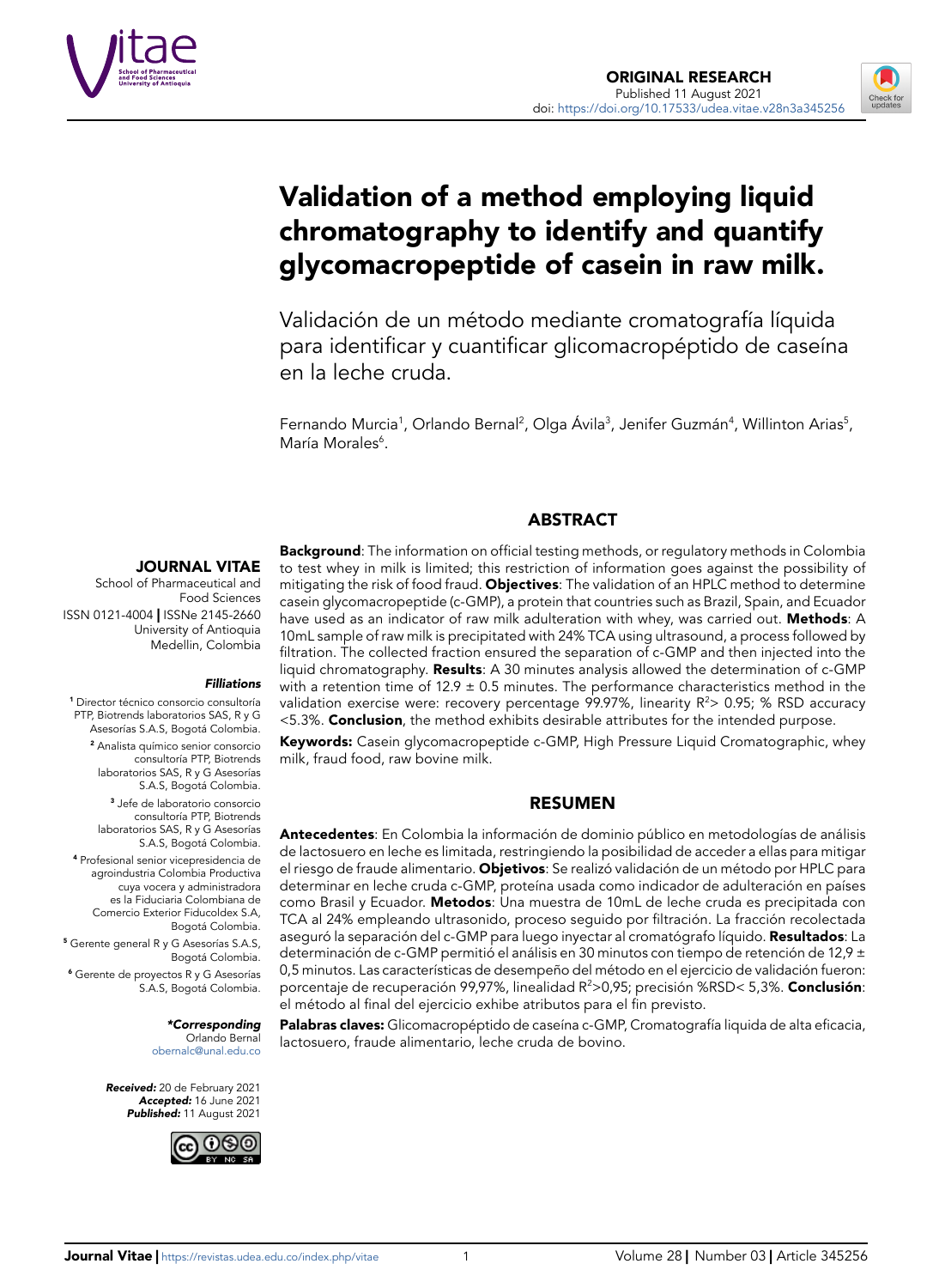# 1. INTRODUCTION

The Colombian dairy chain is currently facing important regulatory good agricultural practices (GAP´s) problems that hinder the control of unauthorized practices, such as milk adulteration by whey addition. The mentioned conduct promotes unfair competition that leads to differences in the quality of the product and price fluctuations (1). This is why it is necessary to regulate the technical specifications of milk concerning the addition of whey and establish effective measurement methods.

Adulteration in milk production includes water, salt, glucose (or other sugar), urea, pH adjusters, melamine, malto-dextrose, whey (from the cheesemaking), and other substances added to correct the protein amount and/or density values. Considering the whey is a by-product of cheese production, adulteration of milk with this substance can be recognized as an attractive solution (2).

Decree 616 of 2006 establishes the requirements that milk must-have for human consumption, which is obtained, processed, packaged, transported, marketed, sold, imported, or exported in Colombia. In addition, chapter IV, Article 14 indicates explicitly the prohibition of adding whey to milk at any stage of the production chain and the commercialization in the national territory of products intended for human consumption with the name "milk", when they present modifications in its natural composition or the addition of unauthorized substances such as whey milk (3). However, it does not establish limits, quantities, or concentrations of whey that allow establishing the adulteration of milk.

Within the last years, the possible addition of whey as an adulterant in milk, mainly used to increase the product's volume to get economic gain has been a source of controversy (4). As whey is a natural component of milk, and due to its colligative properties, it mixes easily with it and cannot be accurately differentiated with basic control tests (5). The said use has several drawbacks; among the main ones is the fact that the whey production characteristics are not known, thus compromising the microbiological and hygienic quality of the product. Furthermore, its sanitization is not ensured, the technological properties of whey proteins do not allow the same yields in obtaining dairy products, promote unfair competition in prices and ultimately deceive the consumer by not being a product according to the definition of milk in Decree 616.

Whey protein composition indicates a heterogeneous mixture of different individual proteins, with their specific functional and physiological characteristics (6)their health benefits and current applications in functional foods and nutritional supplements. Whey proteins, once considered waste from cheese manufacture, have proven to be a source of bioactive components, and when used in functional foods can potentially lead to prevention of lifestyle diseases. Whey proteins represent about 20% of the total protein in bovine milk and are mostly made up of β-lactoglobulin (β-Lg. Whey proteins are a mixture of different individual whey proteins, which are β-lactoglobulin (Molecular mass 18,3 kDa), α-lactalbumin (14,0 kDa), immunoglobulins (150 - 1000 kDa), bovine serum albumin (66,0 kDa), lactoferrin (76,5 kDa), lactoperoxidase (78,0 kDa), protease-peptone (4 - 22 kDa) and glycomacropeptide (GMP) (6,8 kDa). Excluding glycomacropeptide, all other protein components are naturally present in whey, while glycomacropeptide is produced from casein during the first step of enzymatic cheese processing (7).

The casein glycomacropeptide (CMP or c-GMP) is a protein obtained as a soluble form in whey, corresponding to 15-20% of whey proteins (6). It is a hydrophilic peptide (contains about 102-169 amino acid residues) of kappa-casein that provides stability to casein micelles in milk; It is produced by the action of rennet on kappa-casein during the production of whey. c-GMP is unique within soluble serum proteins; its structure has an oligosaccharide attached to the peptide chain and a significant contribution of phenylalanine, tryptophan, and serine. In addition, it also has high levels of branchedchain amino acids such as leucine, isoleucine, and valine (8). Those are the main reasons why various authors suggest c-GMP as a marker and indicator of whey addition in milk, and the analytical methods have been based on determining the concentration of this protein (9). Consequently, methods such as gel electrophoresis (SDS-PAGE) and high-efficiency liquid chromatography (HPLC) stand out.

SDS-PAGE is a routine electrophoretic technique used to determine the molecular weight of individual proteins and peptides. However, many researchers have documented problems during the SDS-PAGE of GMP, especially during staining, as GMP does not stain appropriately with coomassie brilliant blue (CBB) (8).

When whey is added to the milk, it does not necessarily correct the proteins or pH since the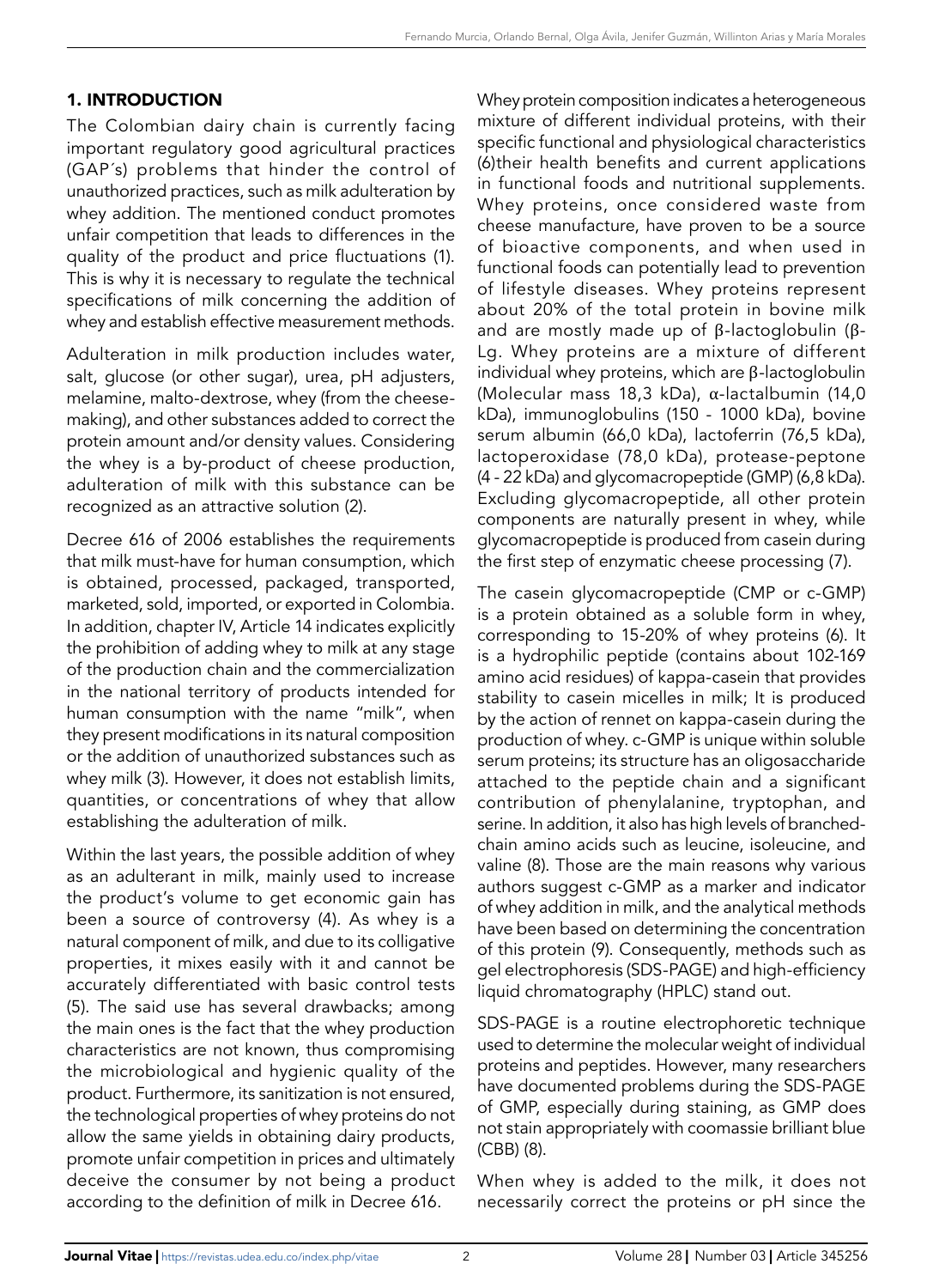matrix has the same origin. Thus, one way to detect this fraud is by using c-GMP as a marker because it is proportional to whey addition in milk. Olieman et al. (10). Proposed for the first time the use of c-GMP to detect frauds by whey addition in milk (1). The authors proposed selective milk's proteins precipitation with trichloroacetic acid (TCA) to obtain only c-GMP in the final acid extract. The separation and identification of c-GMP were performed using a Size-Exclusion Chromatography (SEC) method, with UV detection (205nm) (1).

The currently well-accepted method for detecting whey in milk is based on the detection and quantification of glycomacropeptide protein (GMP) by HPLC (1). Therefore, implementing the high-efficiency chromatography technique for the determination of c-GMP is relevant to identifying the protein within raw milk, considering a fraction is released by natural processes related to the bacterial activity (11) or by enzymatic processes triggered by practices associated with handling and storage.

Thus, this study aimed to evaluate the potential of HPLC as an effective, sensitive, reproducible, accurate, applicable, rapid, and non-destructive technique for the quantitative detection of whey milk with adulterant in samples of raw milk via the measurement of the presence of GMP, using highefficiency liquid chromatography. The reference method used for this analysis was based on the official physicochemical analytical method of Brazil published in Normative Instruction N ° 68 of 2006 "CMP Index" (12).

#### 2. MATERIALS AND METHODS

#### 2.1 Reagents

The reagents used in the analytical determination were trichloroacetic acid (TCA), potassium dihydrogen phosphate ( $KH_{2}PO_{4}$ ), dipotassium phosphate  $(K_2HPO_4)$ , anhydrous sodium sulfate (Na<sub>2</sub>SO<sub>4</sub>) with purity not less than 98%. Additionally, type 1 grade water was used for HPLC, Lacprodan protein concentrate (13) (fig. 1) was used as casein glycomacropeptide (c-GMP) standard with the following information: Lot 4J1493, brand Davisco Foods, Arla Foods, whose certificate of analysis indicates purity 76%.



Figure 1. Typical chromatogram of the Lacprodan standard used in the quantification of c-GMP. The molecule of interest is marked with the response time. The signals that were not integrated correspond to trichloroacetic acid.

#### 2.2 Taking samples for analysis

Each sample was taken from a fresh and recently milked milk canteen, using sterile packaging and subsequent conservation with 0.2% hydrogen

peroxide; once collected, the sample was ensured under refrigeration (4 $^{\circ}$ C +/- 2 $^{\circ}$ C) until its transfer and arrival to Biotrends Laboratorios SAS facilities, where the tests were developed.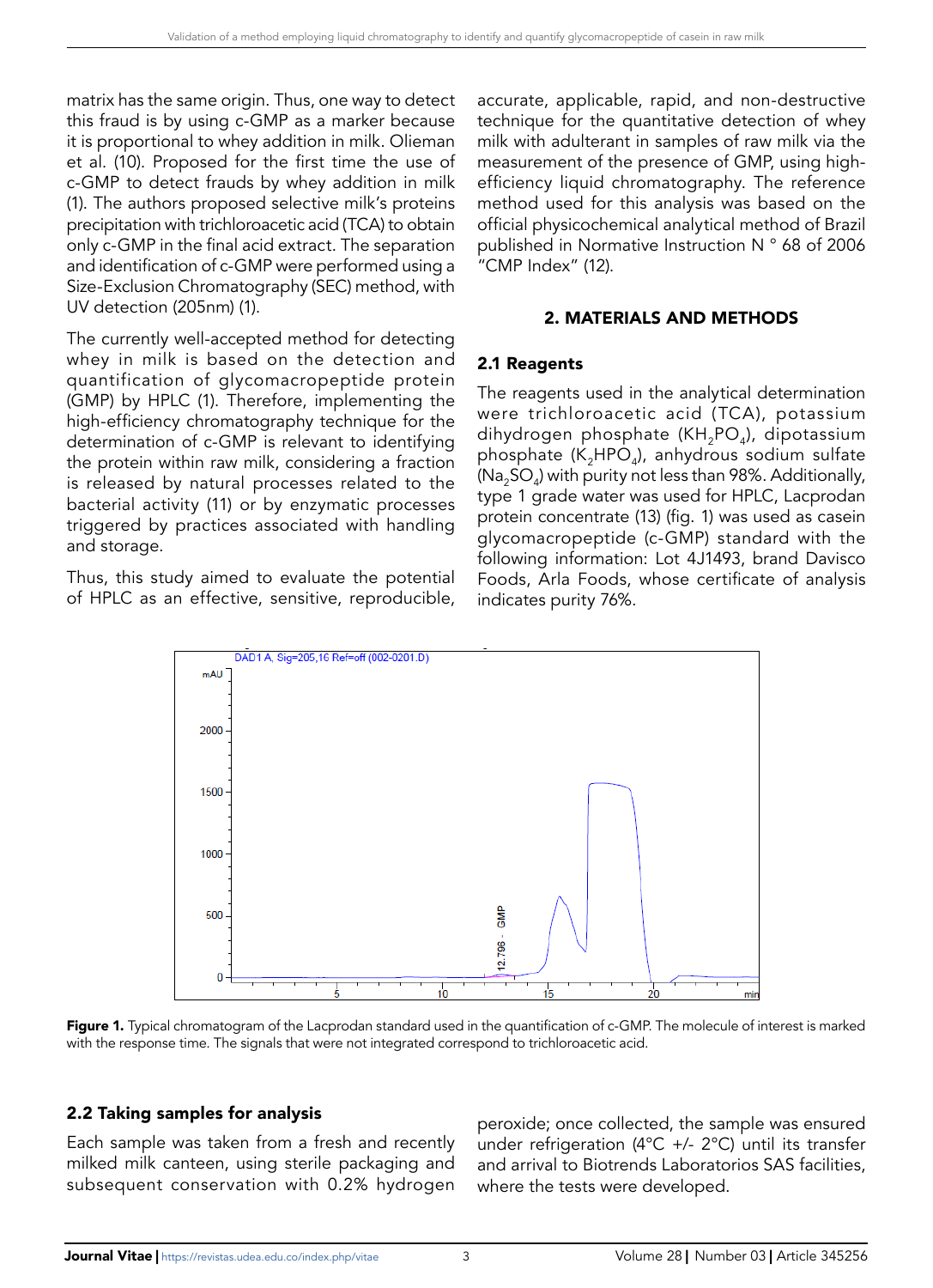# 2.3 Precipitation method

The refrigerated milk was conditioned by submerging the sample in a water bath at 30°C for 10 minutes, occasionally shaking the container (inverting 5 or 6 times gently). 10.0 mL of conditioned milk were weighed in 50mL tube capacity; later, 5 mL of 24% TCA were added to the tube containing the milk. The mixture was sonicated for 20 minutes in an ultrasonic

Branson model 1510 with a maximum input power from 130W. After this time, filtration was carried out through quantitative filter paper (Munktell filter discs grade 389, pore size 11μm) and 3mL of filtered liquid sample collected, then a sufficient quantity was transferred to a vial for direct injection to the HPLC and subsequent quantification (Fig. 2).



Figure 2. Typical chromatogram of sample determined by ultrasound precipitation method.

# 2.4 Analysis by high performance liquid chromatography (HPLC-DAD)

A diode array UV detector (DAD) liquid chromatograph LC Agilent technologies 1200 series capable of operating at 205nm, equipped with an autosampler HiP-ALS G1367B that injects between 20-100 µL were used. The size exclusion column (12) was a Zorbax GF-250 Analytical 9.4 x 250mm 4-Micron column. The mobile phase was a buffer solution pH 6.0 prepared by dissolution of 1.74 g of dipotassium phosphate ( $K_2$ HPO<sub>4</sub>), 12.37g of potassium dihydrogen phosphate ( $KH_{2}PO_{4}$ ), and 21.41g of anhydrous sodium sulfate (Na<sub>2</sub>SO<sub>4</sub>), in 700 ml of HPLC grade water, subsequently, the pH was adjusted to 6.0 using 0.1M  $K_2HPO_4$  completed to 1L with type 1 water and finally the solution was filtered through a membrane of 0.45µm. For the detection of the molecule, a diode array detector at a wavelength of 205nm was used. Table 1 specifies the conditions runs.

| Table 1. Size exclusion chromatography conditions |
|---------------------------------------------------|
|---------------------------------------------------|

| Condition           | <b>Parameter</b>       |  |  |
|---------------------|------------------------|--|--|
| Injection volumen   | $50 \mu L$             |  |  |
| Phase flow          | 1 ml/min               |  |  |
| Oven temperature    | $30^{\circ}$ C.        |  |  |
| Holding time        | $12.9 \pm 0.5$ minutes |  |  |
| Total analysis time | 30 minutes             |  |  |

Chemstation B 03.01 software was the tool used for data treatment and the integration parameters calculation.

## 2.5 Method validation procedure

Validation of the analytical method for the determination of casein glycomacropeptide (c-GMP) in milk by high-performance liquid chromatography (HPLC) was based on the recommendations of the ICH Topic Q2 (R1) Validation of Analytical Procedures: Text and Methodology (14). The criteria established to fulfill the different parameters evaluated were taken from the Official Methods of Analysis AOAC, which correspond to an RSD less than or equal to 5.3% for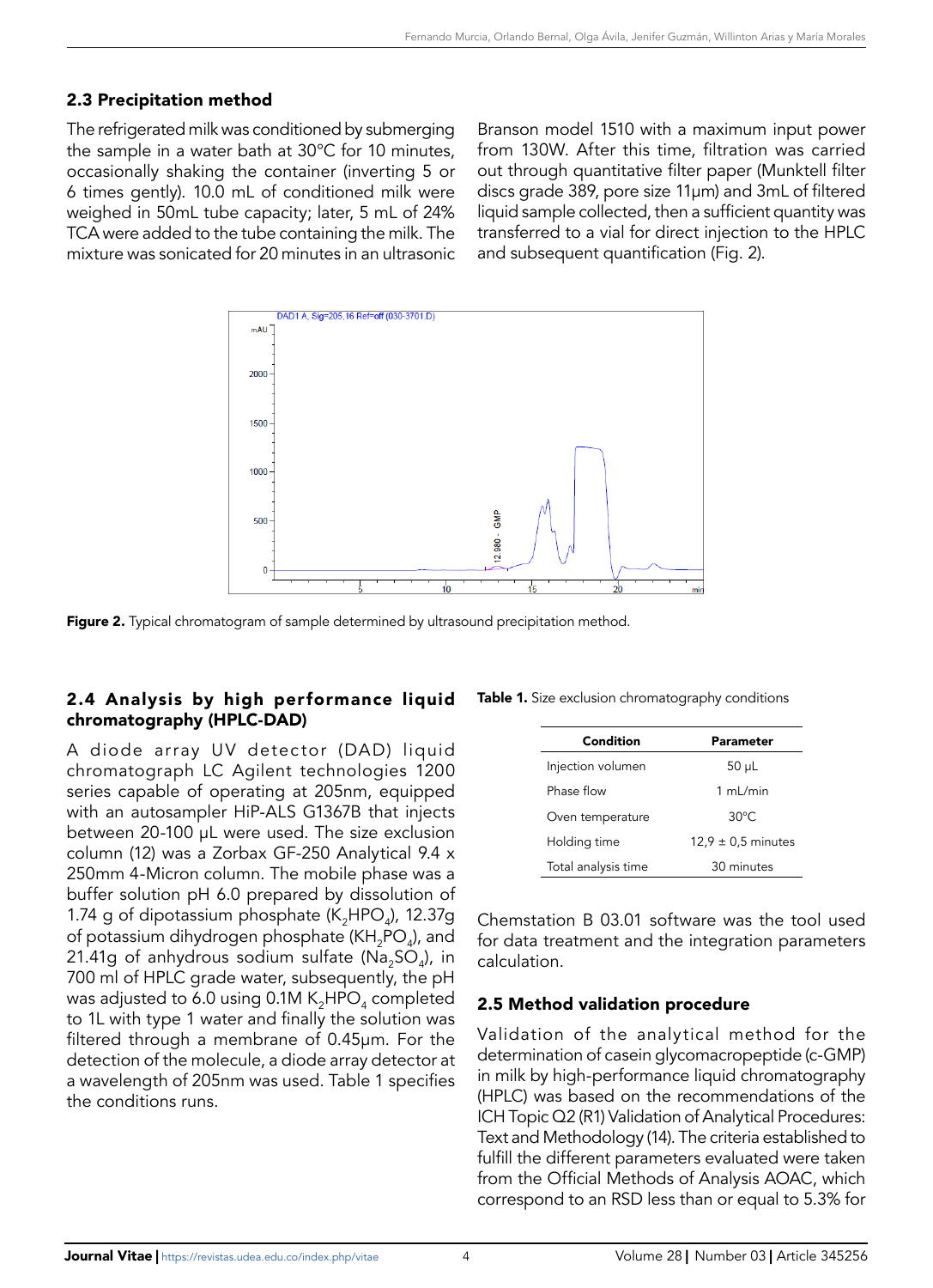standards and samples prepared independently, for accuracy a percentage of recovery between 80 and 110%. The parameters applied for the method validation were linearity, detection limit, quantification limit, instrument system precision, method precision, intermediate precision, truthfulness, robustness, working interval, and uncertainty.

#### 3. RESULTS AND DISCUSSION

#### 3.1 Linearity

A calibration curve was made with concentrations 0, 10, 30, 50, 70, 100, 200 mg/L of c-GMP (low range) and 100, 700, 1,000, 2,000, 3,000, 5,000 mg/L of c -GMP (high range) each point of the curve was evaluated with minimum two replicates per point. A linear coefficient of determination greater than or equal to 0.95 was presented for each of worked ranges. Thus, for the low range,  $R^2$  = 0.99 was obtained (Fig. 3), and for the high range, the value was  $R^2 = 0.98$  (Fig. 4). Therefore, it was shown that there is a high correlation between the concentration of c-GMP and the area of the chromatographic peak; it is stated that in this way, the calibration curve method was able to explain the instrumental response due to the concentration of c-GMP in the analyzed standards.



Figure 3. Linearity, equation of the line and correlation coefficient for low range.



**Figure 4.** Linearity, equation of the line and correlation coefficient for high rank.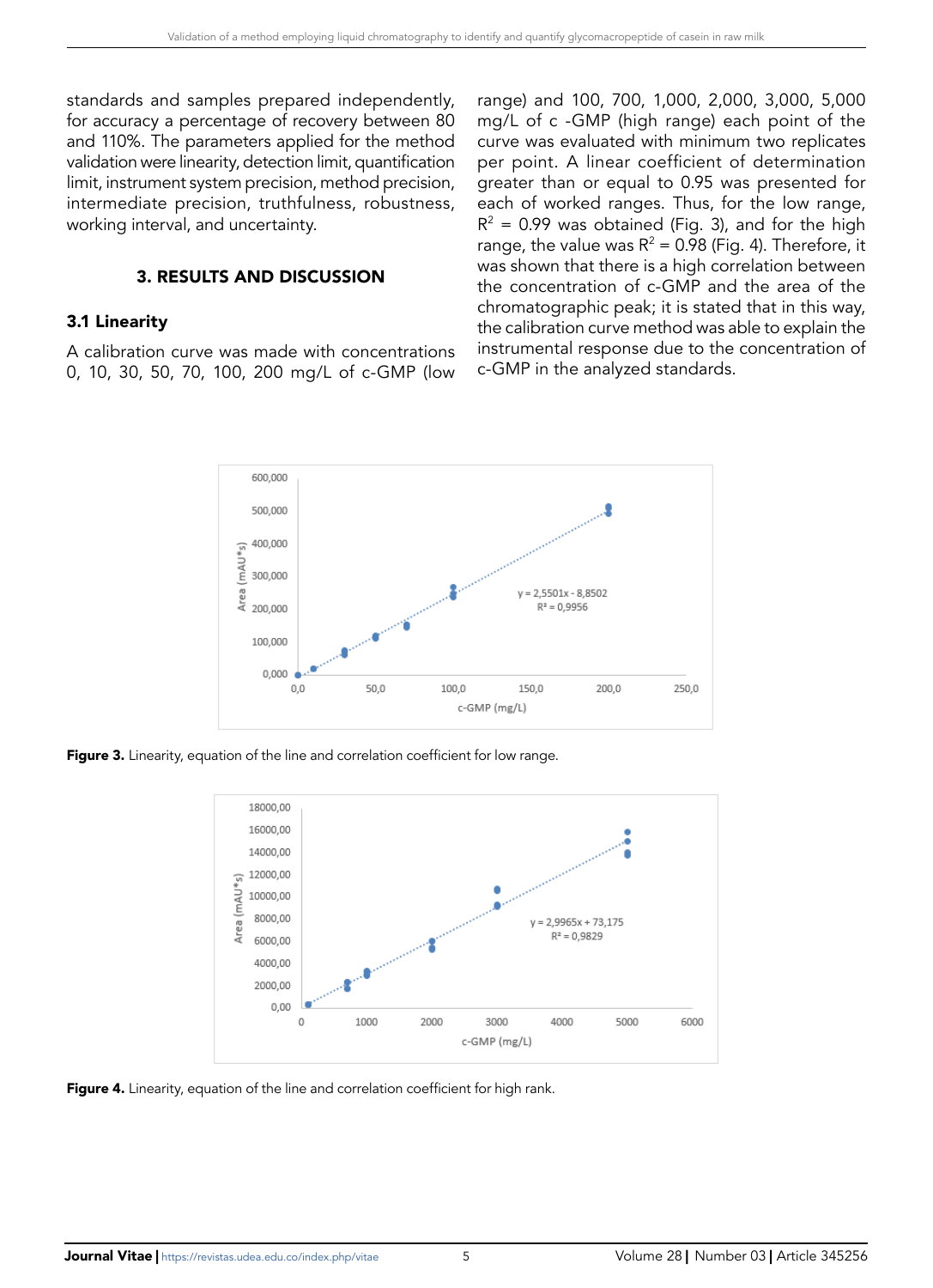# 3.2 Limit of quantification (LOQ)

The limit of quantification was established at a concentration of 20 mg/L because at 10 mg/L good reproducibility was not obtained (the% RSD was 54.7%). This value is lower than the "c-GMP-index", established to the level found in raw milk in Brazil (tolerance level for milk a value of 30 mg/L) (2).

The 20 mg/ L standard was prepared and injected ten times to obtain independent results under conditions of reproducibility (same analyst, same day), and the results evaluated to have adequate repeatability (RSD less than or equal to 5.3% and a recovery percentage between 80 and 110%, according to the guideline reference AOAC 2019).

Obtained results from the limit of quantification, % recovery 103.2% and RSD 4.0%, meet the acceptance criteria established by the method for (repeatability according to the guideline reference AOAC 2019 appendix F); therefore, 20.0 mg/L is established as LOO.

# 3.3 Precision

Three parameters determined the precision criteria: Instrumental system precision, method precision (analyzed by one analyst on the same day), and intermediate precision (evaluated under reproducibility conditions by two analysts on different days) (Table 2). Instrumental system precision was determined by analyzing three standards that included a concentration close to the low range of analysis (60 mg/L mean value of the linearity curve used by T.M. Campos Motta et al. (2), medium standard (500 mg/L), and high standard (4,000 mg/L); the intermediate precision was determined in the three ranges and additionally a raw milk sample (matrix). All samples and standards were prepared, analyzed, and integrated independently by each analyst and analyzed by replicates.

In intermediate precision, the change of analyst was evaluated. We worked according to the model presented in ICH Q2 (R1) (14), where 6 replicates of samples and standards were analyzed. From the precision system and instrumental precision system and precision, results obtained demonstrate that the method is repeatable since the RSD values were less than 5.3% for the entire range and the evaluated sample. For intermediate precision, a statistical comparison was made using an Analysis of Variance (ANOVA) to assess whether there were significant differences when the analyst was changed. For each data group evaluated, it was obtained that the calculated F in all cases was lower than the critical F; therefore, it is concluded that the used method is repeatable for both analysts (Table 2).

Table 2. Results of the intermediate precision exercise are expressed in mg/L of c-GMP.

| <b>Parameter</b> | Low standard 60 mg/L |                  | Medium standard 500 mg/L |                  | High standard 4,000 mg/L |                  | Sample    |           |
|------------------|----------------------|------------------|--------------------------|------------------|--------------------------|------------------|-----------|-----------|
|                  | <b>Analyst 1</b>     | <b>Analyst 2</b> | Analyst 1                | <b>Analyst 2</b> | Analyst 1                | <b>Analyst 2</b> | Analyst 1 | Analyst 2 |
|                  | 58.37                | 63.31            | 536.20                   | 480.44           | 4.000.52                 | 4.214.97         | 153.29    | 151.93    |
| ٠                | 60.51                | 56.31            | 481.07                   | 484.22           | 4.188.64                 | 3.937.48         | 157.09    | 166.49    |
|                  | 60.66                | 58.74            | 485.93                   | 468.63           | 4.055.55                 | 4.092.76         | 150.03    | 151.17    |
| ٠                | 57.28                | 65.14            | 493.16                   | 472.96           | 4.024.72                 | 3.934.81         | 157.00    | 167.45    |
| ۰                | 61.83                | 63.76            | 501.51                   | 468.31           | 4.059.59                 | 3.949.70         | 152.85    | 143.79    |
| ۰                | 63.93                | 63.07            | 493.70                   | 507.76           | 4.186.84                 | 3.969.42         | 158.1     | 146.35    |
| %RSD             | 3.95                 | 5.54             | 3.95                     | 3.09             | 2.00                     | 2.83             | 2.04      | 6.54      |

# 3.4 Accuracy

Accuracy testing was developed on the low standard (60.0 mg/L), the medium standard (500 mg/L), and the high standard (4000 mg/L) (Table 3). Six replicas were analyzed by each analyst who participated in the validation exercise,

obtaining the accuracy analysis of 12 data analyzed. The accuracy was analyzed and evaluated as the percentage of recovery found in each replicate.

As an acceptance criterion, the recovery percentage should have been between 80 and 110%.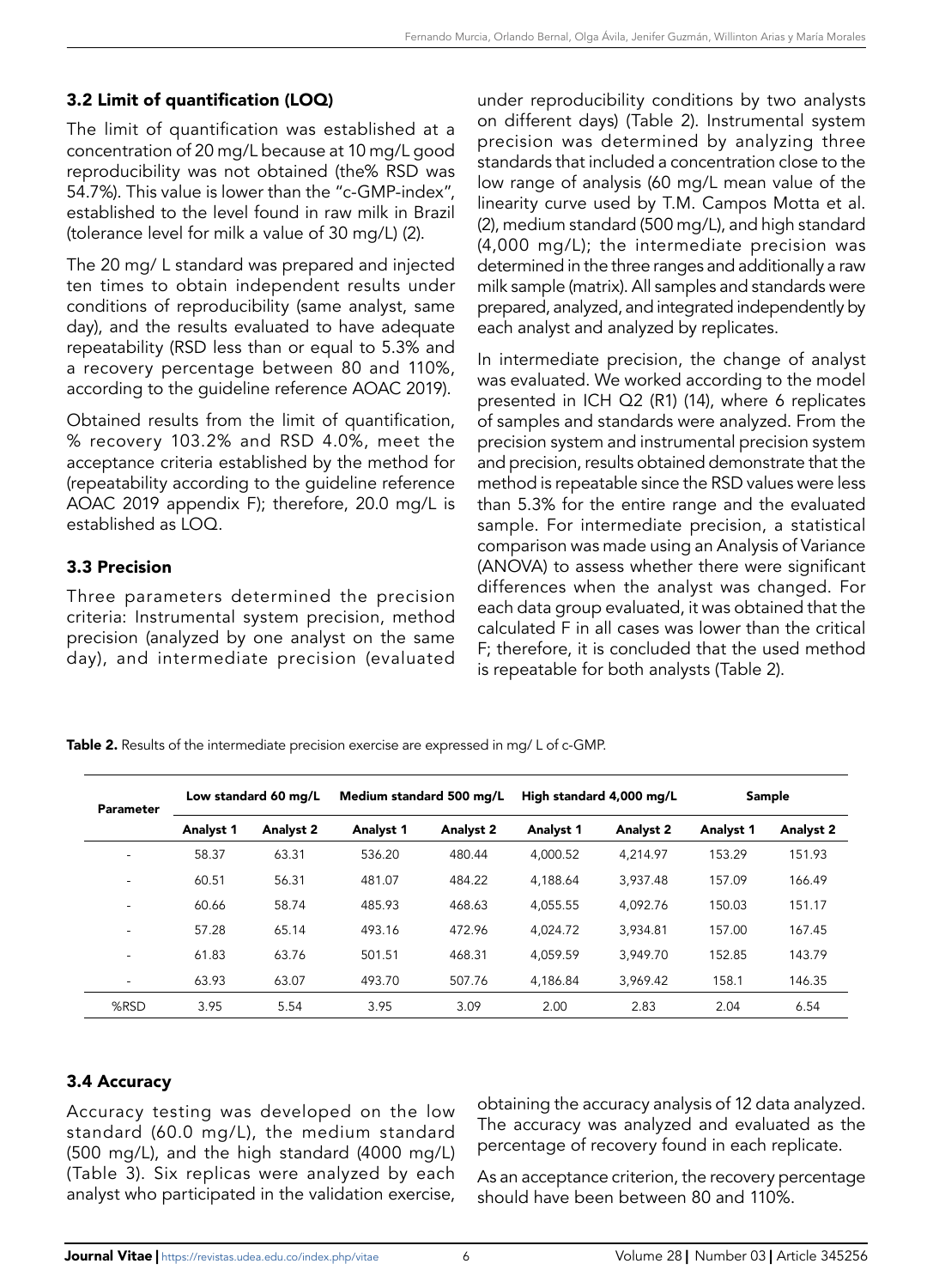| Table 3. Results of accuracy evaluation. For each data set a recovery percentage between 80 to 110% was obtained. The method |  |
|------------------------------------------------------------------------------------------------------------------------------|--|
| used for the c-GMP test on the working gap had the accuracy required by the method under laboratory conditions. Compliance   |  |
| values obtained are in relative percentage (%).                                                                              |  |

| <b>LOW STANDARD</b><br>60 mg/L |              | <b>MEDIUM STANDARD</b><br>500 mg/L |        | <b>HIGH STANDARD</b><br>4000 mg/L |              |  |
|--------------------------------|--------------|------------------------------------|--------|-----------------------------------|--------------|--|
| RESULT (mg/L)                  | Recovery (%) | RESULT (mg/L)<br>Recovery (%)      |        | RESULT (mg/L)                     | Recovery (%) |  |
| 58.37                          | 97.3%        | 536.20                             | 107.2% | 4,000.52                          | 100.0%       |  |
| 60.51                          | 100.9%       | 481.07                             | 96.2%  | 4,188.64                          | 104.7%       |  |
| 60.66                          | 101.1%       | 485.93                             | 97.2%  | 4,055.55                          | 101.4%       |  |
| 57.28                          | 95.5%        | 493.16                             | 98.6%  | 4,024.72                          | 100.6%       |  |
| 61.83                          | 103.1%       | 501.51                             | 100.3% | 4,059.59                          | 101.5%       |  |
| 63.93                          | 106.6%       | 493.70                             | 98.7%  | 4,186.84                          | 104.7%       |  |
| 63.31                          | 105.5%       | 480.44                             | 96.1%  | 4,214.97                          | 105.4%       |  |
| 56.31                          | 93.8%        | 484.22                             | 96.8%  | 3,937.48                          | 98.4%        |  |
| 58.74                          | 97.9%        | 468.63                             | 93.7%  | 4,092.76                          | 102.3%       |  |
| 65.14                          | 108.6%       | 472.96                             | 94.6%  | 3,934.81                          | 98.4%        |  |
| 63.76                          | 106.3%       | 468.31                             | 93.7%  | 3,949.70                          | 98.7%        |  |
| 63.07                          | 105.1%       | 507.76                             | 101.6% | 3,969.42                          | 99.2%        |  |

According to the obtained results (Table 3), the recovery percentage was within the acceptance criteria for the concentrations evaluated. Therefore, the test method for determining c-GMP in raw milk gives accurate results in the entire range worked.

# 3.5 Robustness

A comparison among the obtained results in milk with and without a preservative was made to evaluate the technique's robustness. The preservative used was 0.2% hydrogen peroxide (0.67mL of 30%  $H_2O_2$ ) per 100 mL of milk). An F test was performed to estimate whether the variances of the curves in the two different conditions are homogeneous, and subsequently, a t-student test was performed to evaluate whether there are significant differences in the obtained curves.

In the F test applied to the curves was obtained, a  $F_{\text{cal}}(0,52) < F_{\text{crit}}(2,47)$ ; therefore, the variance of the two slopes is homogeneous. A t-student test was performed to establish a significant difference between the two treatments (with and without the addition of a preservative). It was found that  $t_{\text{cal}}(1,49)$  $<$  t<sub>cri</sub> (2,02); therefore, the obtained curves (with addition and without preservative addition) are not significantly different.

# 3.6 Work interval

The interval is defined between the limit of quantification found experimentally in the validation exercise, and the highest sample or standard worked during the process.

According to the obtained results, it is established that the working range for the c-GMP assay, taking into account standard purity used (76%) in liquid milk, is from 15.2 mg / L to 3,800 mg / L.

# 3.7 Uncertainty

The uncertainty was estimated following the guidelines of the guide for the expression of measurement uncertainty - GUM. The associated uncertainty of the calibration curve that included the residual analysis of the curve obtained experimentally and the reference material was independently calculated (Fig. 5) ( $\mu_{\text{combined}} = 2,0725$ ), additional values calculated were uncertainty associated with sample preparation ( $\mu_{\text{combined}}$ =0,00014057) and uncertainty from validation data (Instrumental repeatability  $\mu_{\text{combined}} = 0.012$ , intermediate precision  $\mu_{\text{combined}} = 0.0116$ ). The expanded uncertainty calculated considering a confidence level of 95% and a coverage factor of  $K = 2$  was 4.1mg / L of c-GMP.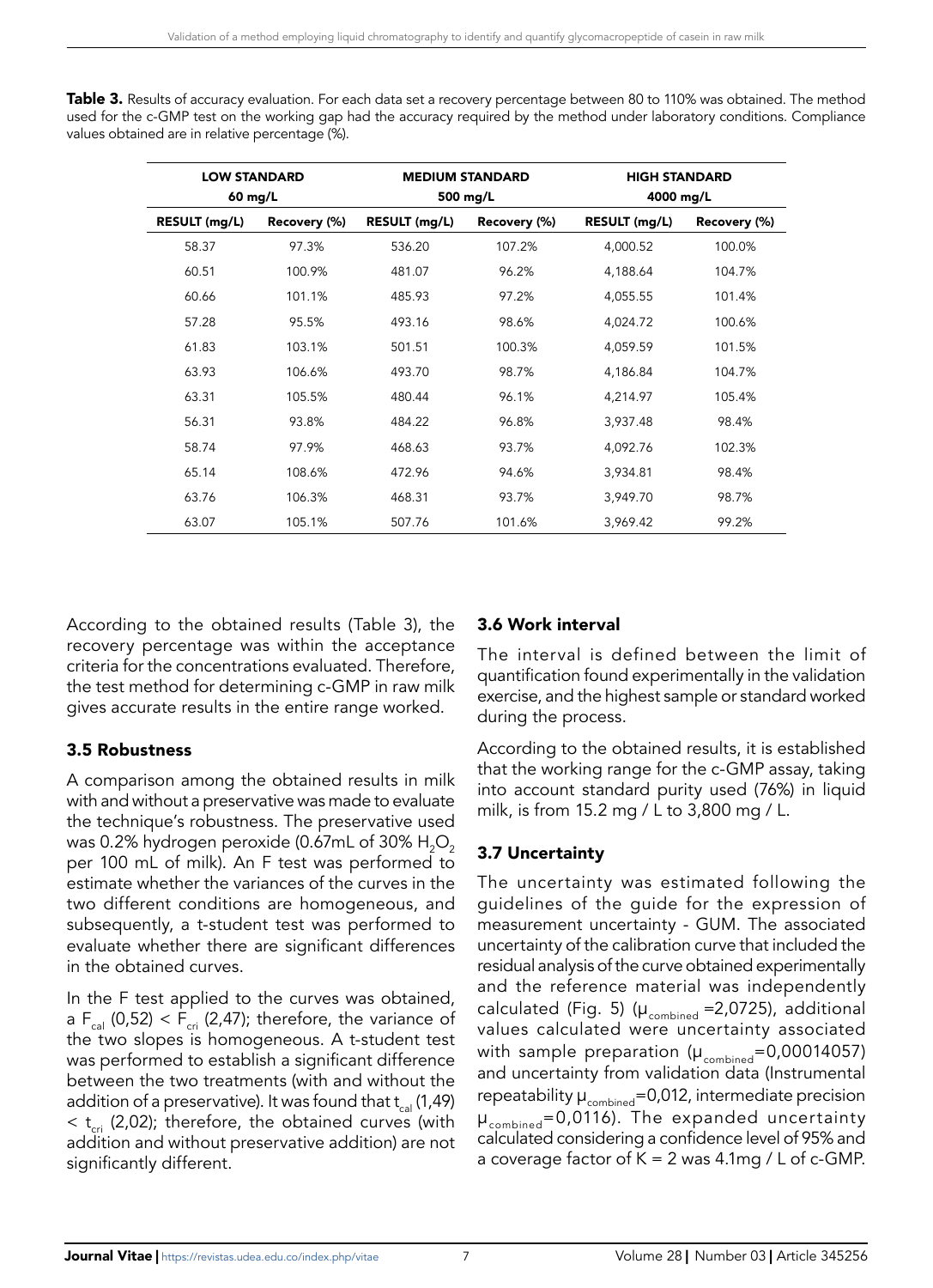

Figure 5. Identification of sources of uncertainty through the cause - effect diagram.

#### 4. CONCLUSIONS

The method for determining c-GMP in raw milk was reviewed and validated using high-efficiency liquid chromatography with a UV detector and size exclusion column. The results of the validation of the method showed that the linearity criteria (R2> 0.95) are suitable for the high and low range, instrument system precision, method precision (% RSD <5.3%), limit of quantification, and accuracy (percentage of recovery between 80-110%).

This method can be used in raw milk, without any sanitization or stabilizer addition; hence, it is helpful for monitoring and control throughout the production chain: supplier selection, monitoring, and verification.

c-GMP quantification employing high-efficiency liquid chromatography by size exclusion is an appropriate methodology for industries due to its short analysis time, easy sample and standards preparation, adequate instrumental response, as well as the conditions of precision and reproducibility.

The revised and validated chromatography technique becomes a technique that is aligned with official control methodologies in countries like Brazil. This methodology quantifies c-GMP as an indicator of whey adulteration in concentrations between 15.2 mg / L to 3,800 mg / L.

The results of the validation exercise demonstrated that under the specific conditions of the laboratory, it behaves according to the characteristics for the intended use and responds to the needs of c-GMP determination utilizing high-performance liquid chromatography with a size exclusion column.

## REFERENCES

- 1. Aparecida de Carvalho BM, Millena de Carvalho L, Reis Coimbra JS, Minim LA, Barcello E de S, Silva Júnior WF, et al. Rapid detection of whey in milk powder samples by spectrophotometric. Food Chem. 2015;174(November):1–7. DOI: [https://doi.org/10.1016/j.](https://doi.org/10.1016/j.foodchem.2014.11.003) [foodchem.2014.11.003](https://doi.org/10.1016/j.foodchem.2014.11.003)
- 2. Motta TMC, Hoff RB, Barreto F, Andrade RBS, Lorenzini DM, Meneghini LZ, et al. Detection and confirmation of milk adulteration with cheese whey using proteomic-like sample preparation and liquid chromatography-electrospray-tandem mass spectrometry analysis. Talanta [Internet]. 2014;120:498–505. DOI: <http://dx.doi.org/10.1016/j.talanta.2013.11.093>
- 3. Ministry of Health and Social Protection. Decreto Numero 616 de 2006. Minist Heal Soc Prot [Internet]. 2006;32. Available from: [https://www.ica.gov.co/getattachment/15425e0f-81fb-4111-b215-](https://www.ica.gov.co/getattachment/15425e0f-81fb-4111-b215-63e61e9e9130/2006D616.aspx) [63e61e9e9130/2006D616.aspx](https://www.ica.gov.co/getattachment/15425e0f-81fb-4111-b215-63e61e9e9130/2006D616.aspx)
- 4. de Oliveira Mendes T, Manzolli Rodrigues BV, Simas Porto BL, Alves da Rocha R, de Oliveira MAL, de Castro FK, et al. Raman Spectroscopy as a fast tool for whey quantification in raw milk. Vib Spectrosc. 2020;111(September). DOI: [http://doi.org/10.1016/j.](http://doi.org/10.1016/j.vibspec.2020.103150) [vibspec.2020.103150](http://doi.org/10.1016/j.vibspec.2020.103150)
- 5. Evelin Rojas V, Emiro Valbuena C., Gabriel Torres F., Aiza García de H., María Piñero G. y Luz Mila Galindo A. Aislamiento y rendimiento del GMP mediante precipitación de lactosuero con ácido tricloroacético. Rev Científica. 2009;19(Septiembre):1–11. Available from: [http://ve.scielo.org/scielo.php?script=sci\\_arttex](http://ve.scielo.org/scielo.php?script=sci_arttext&pid=S0798-22592009000300013) [t&pid=S0798-22592009000300013](http://ve.scielo.org/scielo.php?script=sci_arttext&pid=S0798-22592009000300013)
- Sharma R. Whey proteins in functional foods. Whey Proteins: From Milk to Medicine. Edited by Hilton C Deeth, Nidhi Bansal. Academic Press 2018. p. 637–63.
- 7. Sing Yadav JS, Yan S, Pilli S, Kumar L, Tyagi R., Surampalli R. Cheese whey: A pontential resource to transform into bioprotein, functional/nutritional proteins and bioactive peptides. Biotechnol Adv. 2015;33(July):756–74. DOI: [http://dx.doi.org/10.1016/j.](http://dx.doi.org/10.1016/j.biotechadv.2015.07.002) [biotechadv.2015.07.002](http://dx.doi.org/10.1016/j.biotechadv.2015.07.002)
- 8. Sharma N, Sharma R, Rajput YS, Mann B, Gandhi K. Distinction between glycomacropeptide and β-lactoglobulin with 'stains all' dye on tricine SDS-PAGE gels. Food Chem [Internet]. 2021;340(January 2020):127923. DOI: [https://doi.org/10.1016/j.](https://doi.org/10.1016/j.foodchem.2020.127923) [foodchem.2020.127923](https://doi.org/10.1016/j.foodchem.2020.127923)
- 9. Huth PJ, Layman DK, Brown PH. The Emerging Role of Dairy Proteins and Bioactive Peptides in Nutrition and Health: Foreword. J Nutr. 2004;134(4):996–1002.